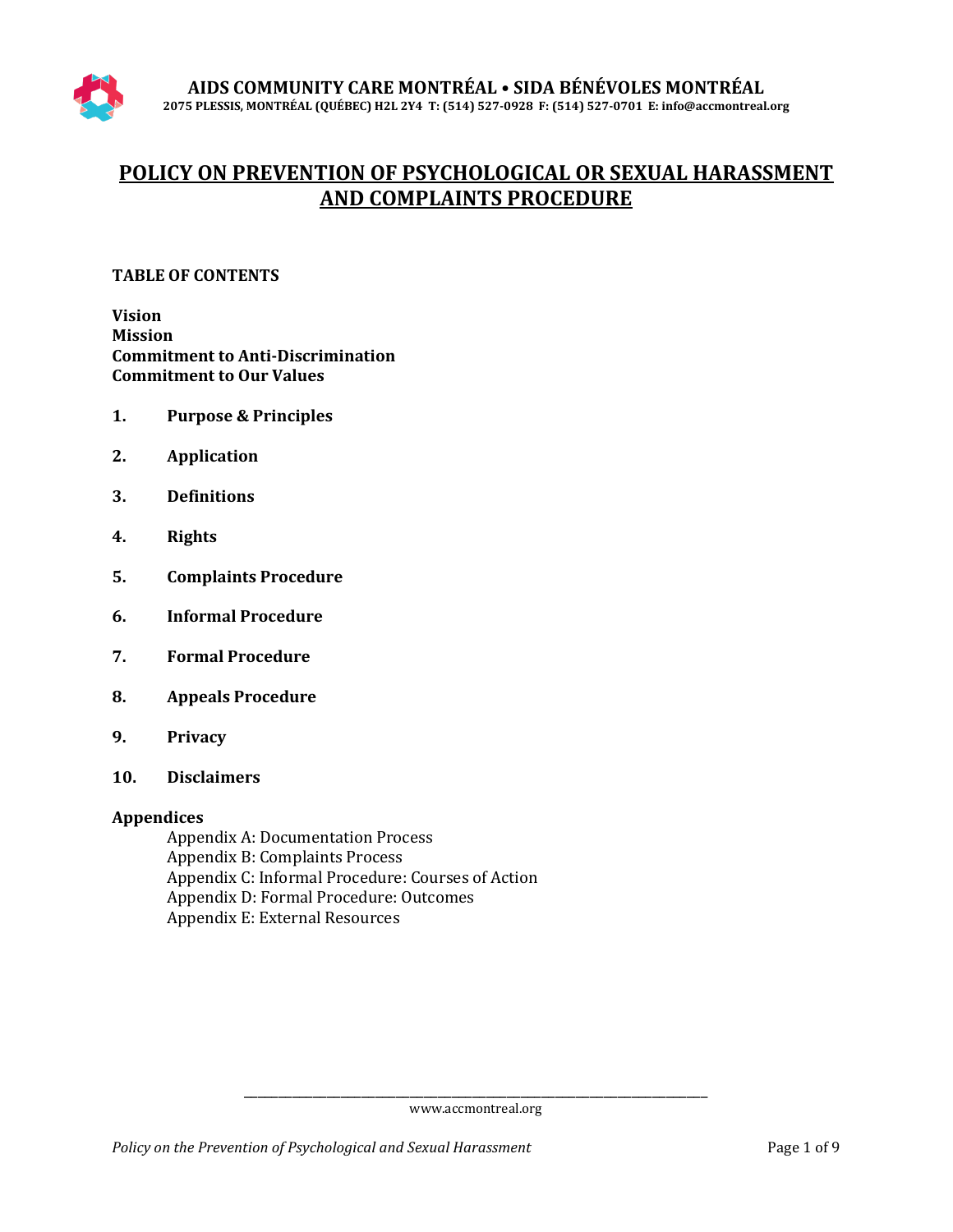

**2075 PLESSIS, MONTRÉAL (QUÉBEC) H2L 2Y4 T: (514) 527-0928 F: (514) 527-0701 E: info@accmontreal.org**

#### **Vision**

AIDS Community Care Montréal ("ACCM" or "the Corporation") envisions a society free from the stigma of HIV/AIDS. We are committed to building a community where all people living with or affected by HIV/AIDS and Hepatitis C receive the support they need. We are dedicated to empowering individuals to make informed decisions related to their health and well-being.

#### **Mission**

ACCM is a volunteer-based community organization working to enhance the quality of life of people living with HIV/AIDS and/or hepatitis C, to prevent HIV and hepatitis C transmission, and to promote community awareness and action.

#### **Commitment to Anti-Discrimination**

ACCM is committed to combating all forms of discrimination, including but not limited to discrimination based on race, ethnicity, gender, sexuality, disability, immigration status, history of imprisonment, and religion. ACCM is located on Kanien'kehá:ka land.

#### **Commitment to Our Values**

AIDS Community Care Montreal (ACCM) recognizes the right of every person affiliated with ACCM – including but not limited to employees, volunteers, members, contract staff, and Board Members -- to be able to attend work, perform their duties, and engage in the organization without being subjected to any form of abuse, bullying, discrimination, psychological harassment, sexual harassment, fear of psychological harassment or fear of sexual harassment. ACCM recognizes that individuals have intersectional identities and further recognizes that harassment may occur as a result of identity, but may also be compounded based on a plurality and/or combination of identities.

#### **1. Purpose & Principles**

- 1.01 The purpose of this policy is to assist ACCM in taking all reasonable steps to: maintain a climate that is free of harassment and ensures everyone associated with the organization has the right to dignity and respect; contribute to the sensitization, education, and training of all associates of ACCM to prevent and address harassing behaviour; and provide the necessary support to people who believe they have been subjected to harassing behaviour by outlining a clear and fair process.
- 1.02 The following principles support and inform the direction of this policy:<br>a) Fairness and due process:
	- a) Fairness and due process;<br>b) Existence of rape culture is
	- b) Existence of rape culture in society;<br>c) Affirmative consent and consent cul
	- c) Affirmative consent and consent culture;<br>d) Non-directionality when providing suppo
	-
	- d) Non-directionality when providing support;<br>e) Inclusivity, diversity, equity, and intersection e) Inclusivity, diversity, equity, and intersectionality;<br>f) Gender-sensitivity and gender-inclusivity; and
	- f) Gender-sensitivity and gender-inclusivity; and
	- Accessibility and collaboration.

#### **2. Application**

- 2.01 This policy applies to any type of harassment that may occur at ACCM and ACCM-affiliated activities and events, including third-party operations (e.g., fundraisers, meetings, training sessions, social functions, Kontak activities and outreach). Digital communications and social media are included as environments where this policy applies.
- 2.02 In accordance with the Code of Conduct, this policy does not prevent staff from asking a person to leave the space or environment of ACCM or to take a break from ACCM if said staff member feels there is a threat to the health or safety of the ACCM community or an individual.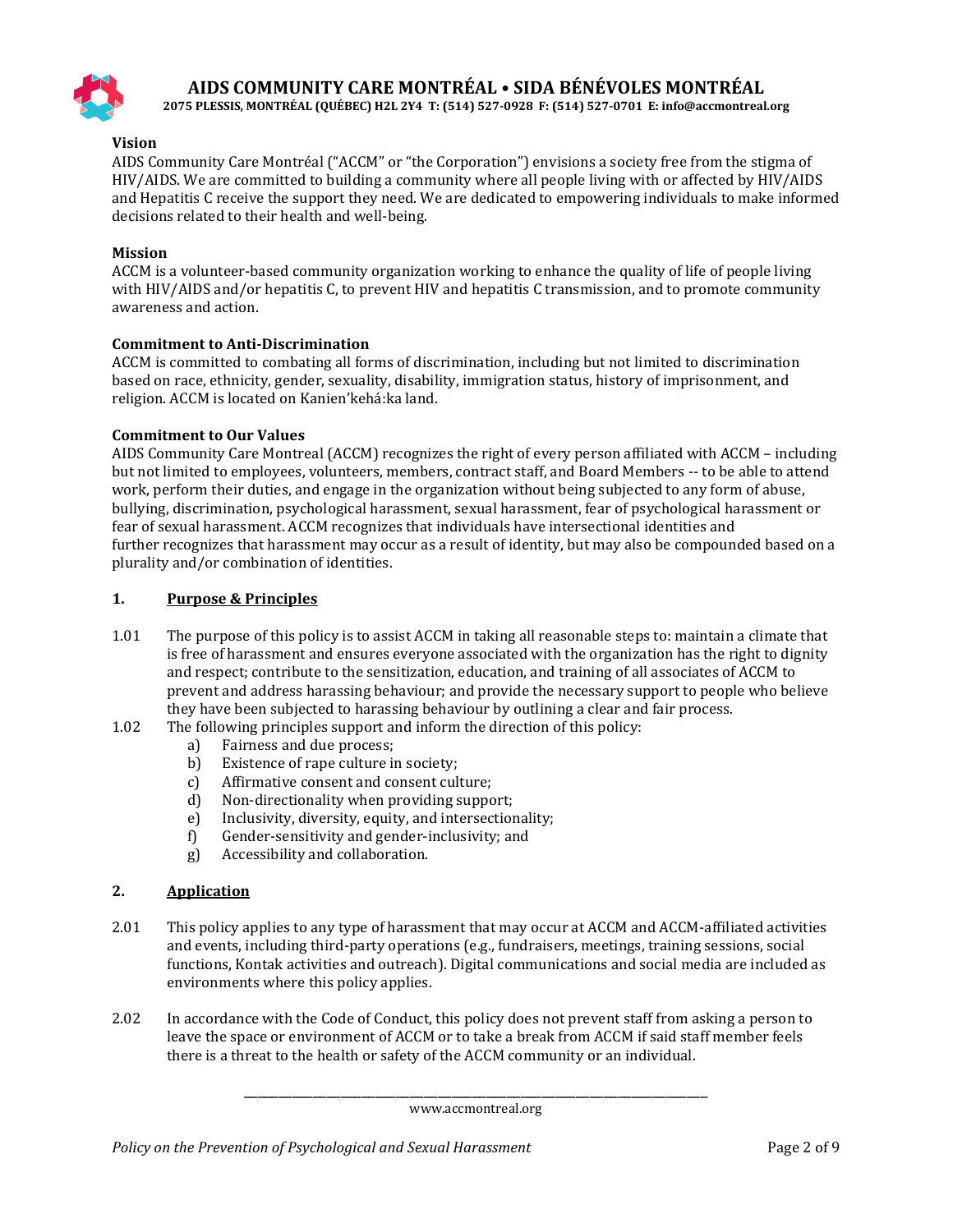

#### **3. Definitions**

- 3.01 The following are definitions used in this policy:<br>a) Discrimination is any unfair treatment of
	- Discrimination is any unfair treatment or arbitrary distinction based on a person's characteristics, including but not limited to: ability/disability, age, body shape, civil status, colour, ethnicity, gender, gender expression, gender identity, language, nationality, national origin, physical appearance, political convictions, pregnancy, race, religion, serostatus, sex, sexual orientation, social condition, social origin, social status, or trans identity.
	- b) Psychological harassment is any vexatious (e.g., distressing, upsetting, frustrating) behaviour by one person(s) to another person(s) in the form of repeated hostile, intimidating, or unwanted conduct, comments, actions, gestures, or any other form of expression that affect the dignity or psychological or physical integrity of a member of the ACCM community, and that result in a harmful environment for such an individual. The behaviour can be direct or indirect, obvious or subtle, active or passive. One significant incident may also constitute harassment. Harassing behaviour cannot be excused by intoxication.
	- c) Sexual harassment is unwanted remarks, requests, behaviours, gestures, or communications of a sexual nature. Sexual harassment may consist of unwanted attention - whether verbal, virtual, physical, or a combination thereof - of a sexual nature such as personal questions about one's sex life, persistent requests for a date, or unwelcome remarks about someone's hair, body shape, etc. Sexual harassment may also consist of unwelcome remarks based on gender and/or sexuality, which are not of a sexual nature but are demeaning, such as derogatory gender-based jokes or comments. One significant incident may also constitute harassment. Harassing behaviour cannot be excused by intoxication.
	- d) Consent is an affirmative decision to engage in a mutually agreed upon activity and is clearly articulated. Consent is active, not passive or silent, andis ongoing. Consent cannot be coerced through harassment, manipulation, threats or abuse of power. It is the responsibility of the person who wants to engage in physical contact or another activity to make sure that they have consent from the other person(s) involved. Consent cannot be given by a person who is incapacitated by alcohol and/or drugs, or who is unconscious or otherwise lacks the capacity to give their consent.
	- e) Abuse of Authority is the improper use of a position of influence, power, or authority against another person (e.g., hierarchies within the organization of ACCM and/or the ACCM community). This is particularly serious when a person uses their influence, power, or authority to improperly influence the career or employment conditions of another, including, but not limited to, appointment, assignment, contract renewal, performance evaluation or promotion. Abuse of authority may also include conduct that creates a hostile or offensive environment which includes, but is not limited to, the use of intimidation, threats, blackmail, or coercion. Discrimination and harassment are particularly serious when accompanied by abuse of authority.
	- f) Complainant refers to the person who alleges they have experienced psychological harassment and/or sexual harassment.
	- g) Respondent refers to the person who has been accused of committing an alleged act of psychological harassment and/or sexual harassment.
	- h) Advocate refers to the point people from staff and among membership who are available to assist and support the Complainant and the Respondent. The Advocate can:
		- 1) Assist the Complainant in making a complaint and understanding the procedure;
		- 2) Assist the Complainant in pursuing the Informal Procedure and/or the Formal Procedure
		- 3) Accompany the Complainant at any point during a Procedure;
		- 4) Accompany the Respondent at any point during a Procedure;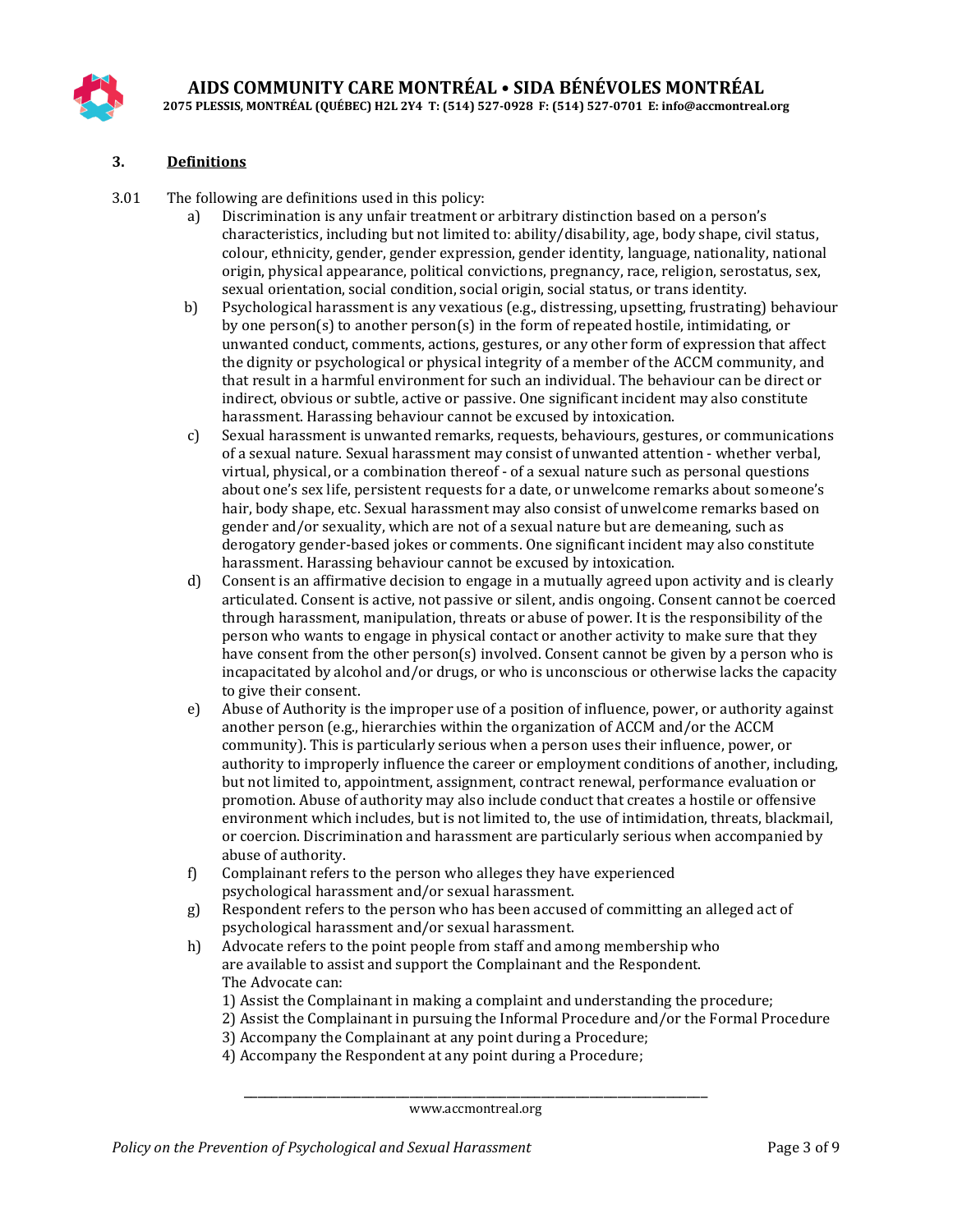

**2075 PLESSIS, MONTRÉAL (QUÉBEC) H2L 2Y4 T: (514) 527-0928 F: (514) 527-0701 E: info@accmontreal.org**

- 5) Represent the Complainant at any point during a Procedure;
- 6) Represent the Respondent at any point during a Procedure;<br>ii) Staff appoints their Advocate(s) every six months at a
	- ii) Staff appoints their Advocate(s) every six months at a team meeting.<br>iii) Membership appoints their Advocate(s) every six months at a Dinner
	- Membership appoints their Advocate(s) every six months at a Dinner & Discussion (D&D).
- i) Management refers to the Executive Director, the Programs Development Manager, the Jeunes Queer Youth Program Manager, and any other manager position within ACCM.
- j) ADPERCOM is an acronym for the Administration and Personnel Committee, which is a committee comprised of board members of ACCM.
- k) Mediator refers to a person from Management and/or ADPERCOM.<br>i) For the Informal Procedure (Section 6), the Mediator may b
	- i) For the Informal Procedure (Section 6), the Mediator may be only one person.<br>ii) For the Formal Procedure (Section 7), there may be more than one Mediator.
	- For the Formal Procedure (Section 7), there may be more than one Mediator.
	- iii) For the Appeals Procedure (Section 8), there may be more than one Mediator.

#### **4. Rights**

- 4.01 This policy assures that everyone has the right to:<br>a) An environment that is free from harassm
	- An environment that is free from harassment;
	- b) File a complaint when the environment is not free from harassment;
	- c) Be informed of a complaint made against them;
	- d) Obtain an investigation of the complaint without fear of embarrassment or reprisal;<br>e) A fair and due process;
	- e) A fair and due process;<br>f) Be informed throughou
	- f) Be informed throughout the investigation;<br>g) Be informed of the result of the investigation
	- g) Be informed of the result of the investigation;<br>h) A fair appeals procedure;
	- h) A fair appeals procedure;<br>i) Confidentiality, to the deg
	- i) Confidentiality, to the degree possible under the circumstances; and <br>i) Support and representation by an Advocate.
	- Support and representation by an Advocate.

#### **5. Complaints Procedure**

- 5.01 A complaint, lodged by the Complainant against the Respondent, concerns alleged incidents of psychological harassment and/or sexual harassment.
- 5.02 A complaint can be resolved through the Informal Procedure (Section 6) or the Formal Procedure (Section 7).
- 5.03 The Complainant and/or the Respondent can seek an appeal to the outcome of a Formal Procedure through the Appeals Procedure (Section 8).
- 5.04 For any procedure (i.e., the Informal Procedure, the Formal Procedure, the Appeals Procedure), a Mediator will document the complaint for purpose of record keeping.<br>
a) The documentation process is provided in Appendix A.
	- a) The documentation process is provided in Appendix A.<br>b) The complaint document is provided in Appendix B.
	- The complaint document is provided in Appendix B.
- 5.05 The Complainant is not limited to selecting either the Informal Procedure or the Formal Procedure for their complaint; they are able to pursue both options if they so choose.
- 5.06 The Complainant is not limited from pursuing additional Informal Procedure(s) and/or Formal Procedure(s) in the case that psychological harassment and/or sexual harassment continues.
- 5.07 There is no statute of limitations (i.e., a time limit) for bringing forward a complaint.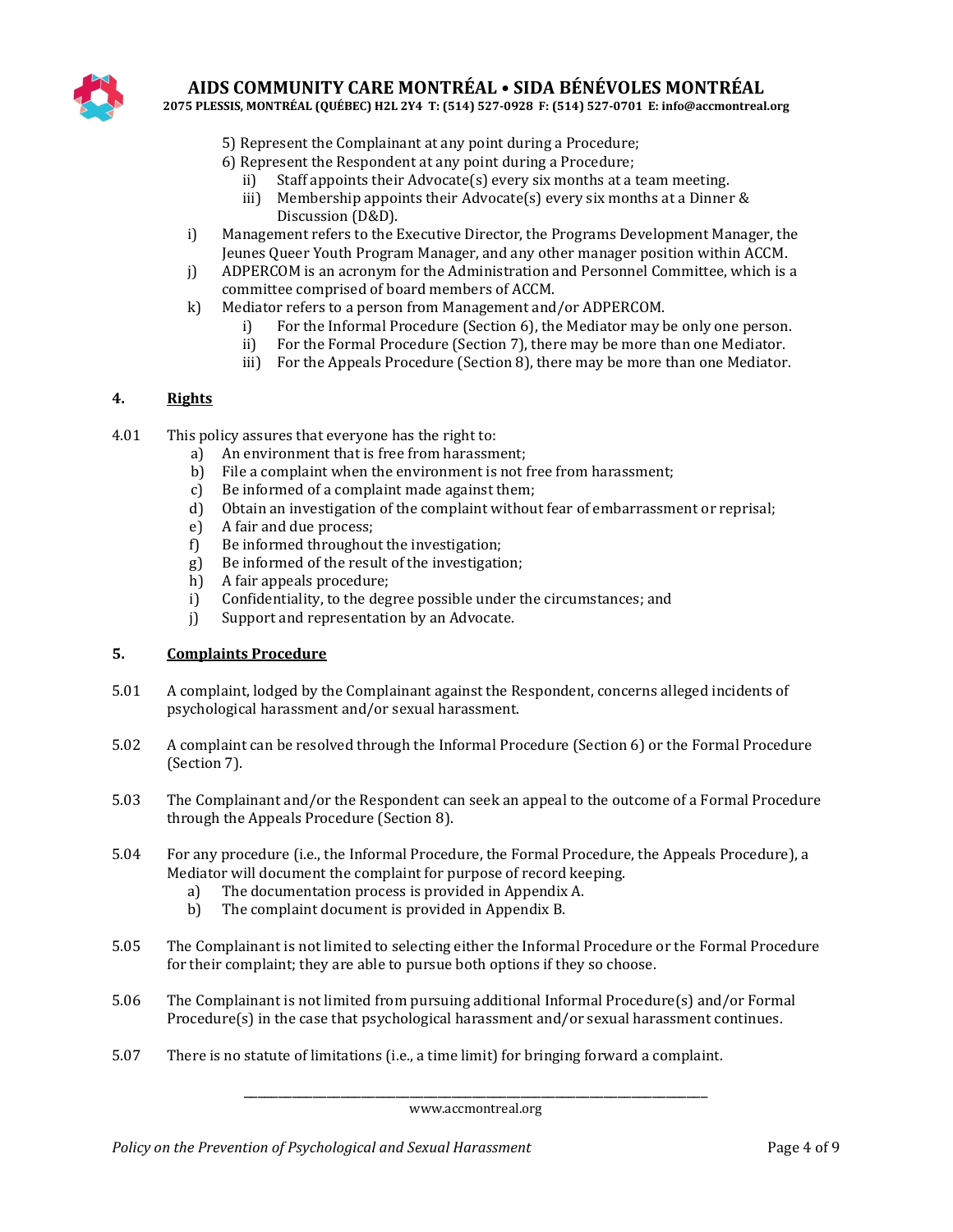

**2075 PLESSIS, MONTRÉAL (QUÉBEC) H2L 2Y4 T: (514) 527-0928 F: (514) 527-0701 E: info@accmontreal.org**

- 5.08 The Complainant may choose to withdraw from the Informal Procedure and/or the Formal Procedure at any time.<br>a) In the case of v
	- In the case of withdrawal, the complaint will be closed, but a record of the complaint will be kept on file.
	- b) In the case of a withdrawal, Management and/or ADPERCOM reserves the right to review the environment of ACCM for concerns of harassment.
- 5.09 At any point during any procedure (i.e., the Informal Procedure, the Formal Procedure, the Appeals Procedure), the Complainant and the Respondent each have the right to seek support, accompaniment, or representation from an Advocate.
- 5.10 Any procedure (i.e., the Informal Procedure, the Formal Procedure, the Appeals Procedure) must be concluded within 32 of ACCM's working days.

#### **6. Informal Procedure**

- 6.01 The Informal Procedure is the procedure wherein the Complainant and the Respondent are able to resolve the complaint without an investigation.
- 6.02 In the Informal Procedure, the Complainant and Respondent must engage voluntarily and remain free from reprisal.
- 6.03 Each Informal Procedure may result in a different course of action depending on the complaint, the Complainant, and/or the Respondent.
- 6.04 The Informal Procedure consists of the following process:
	- a) The Complainant reports the complaint to the Mediator. The *de facto* Mediator for the Informal Procedure is Management, though ADPERCOM can serve as the Mediator in the Informal Procedure if the Complainant so desires.
	- b) The Mediator, with the assistance of the Complainant, documents the complaint. A minimum of information is required in the Informal Procedure.
	- c) The Complainant suggests a course of action. (Examples for a course of action are provided in Appendix C.)
	- d) The Mediator reviews the Complainant's suggested course of action to verify and ensure the suggestion:<br>i) Is n
		- i) Is not punitive or offensive;<br>ii) Complies with the Informal
		- Complies with the Informal Procedure:
		- iii) Aligns with the purpose and principles of this policy (Section 1);
		- iv) Aligns with the application of this policy (Section 2.01); and v) Aligns with the rights outlined in this policy (Section 4).
		- Aligns with the rights outlined in this policy (Section 4).
	- e) The Respondent is informed of the complaint by the Mediator.<br>f) The Mediator, with the assistance of the Respondent, documen
	- f) The Mediator, with the assistance of the Respondent, documents the Respondent's account of the situation.
	- g) The Respondent responds to the Complainant's suggested course of action.<br>
	h) If both the Complainant and Respondent agree to the Complainant's sugges
	- If both the Complainant and Respondent agree to the Complainant's suggested course of action, it will be implemented.
	- i) If the Respondent disagrees with the Complainant's suggested course of action, the Complainant is permitted to suggest another course of action.
	- j) In the case that the Complainant and the Respondent cannot find agreement on a course of action, the Mediator will intervene and choose a course of action that is non-punitive, non-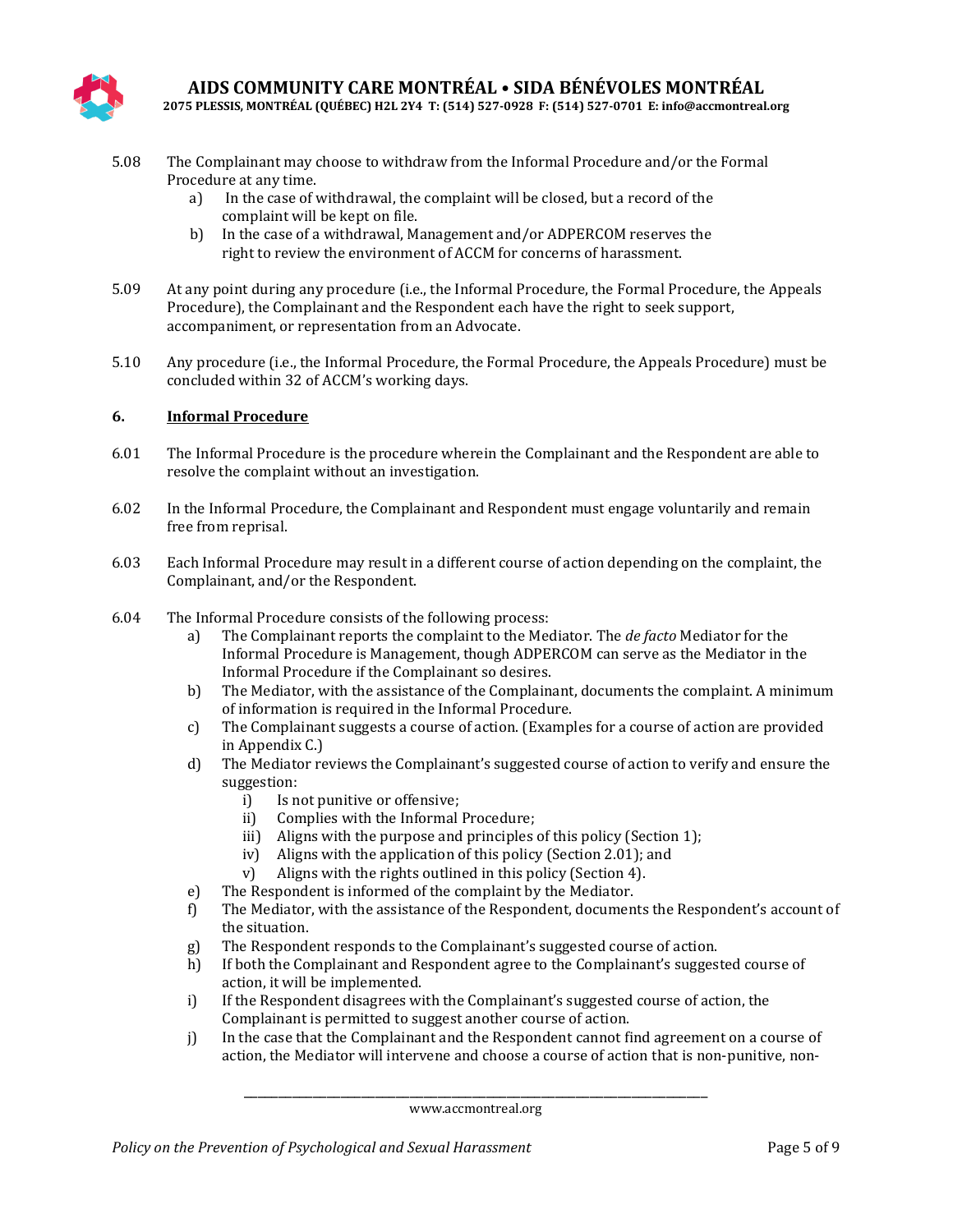

**2075 PLESSIS, MONTRÉAL (QUÉBEC) H2L 2Y4 T: (514) 527-0928 F: (514) 527-0701 E: info@accmontreal.org**

disciplinary, and aligns with the purpose and principles of this policy (Section 1). The decision by the Mediator is final.

#### **7. Formal Procedure**

- 7.01 The Formal Procedure consists of an investigation into the complaint brought forward by the Complainant.
- 7.02 The Formal Procedure may result in disciplinary and/or punitive action.
- 7.03 The outcome of the Formal Procedure will be decided by the Mediator.
- 7.04 The Formal Procedure consists of the following process:
	- a) The Complainant reports the complaint to the Mediator. The *de facto* Mediator for the Formal Procedure is ADPERCOM, though Management can serve as the Mediator in the Formal Procedure if the Complainant so desires.
	- b) The Mediator, with the assistance of the Complainant, documents the complaint. A reasonable amount of information is required to properly investigate the complaint.
	- c) The Respondent is informed of the complaint by the Mediator.<br>
	d) The Mediator, with the assistance of the Respondent, documen
	- The Mediator, with the assistance of the Respondent, documents the Respondent's account of the situation.
	- e) The Mediator gathers additional information by conducting an investigation. The Mediator shall investigate the complaint fairly and objectively, using such methods as are deemed appropriate in the circumstances, which may include meeting with witnesses, reviewing files and documentation, and seeking information from third parties.
	- f) Based on the investigation, the Mediator will decide on one of the following three options:
		- The Mediator proposes a course of action. (Examples for a course of action are provided in Appendix C.) The Complainant and the Respondent are allowed to accept or reject the Mediator's proposed course of action.
			- 1) If the proposed course of action is accepted, the Formal Procedure is concluded.
			- 2) If the proposed course of action is rejected, the Mediator determines the course of action or dismisses the complaint.
		- ii) The Mediator determines an outcome that includes disciplinary and/or punitive action for either the Complainant or the Respondent. (Examples for an outcome are provided in Appendix D.)
		- iii) The Mediator dismisses the complaint.
	- g) The Mediator will notify the Complainant and the Respondent of the decision resulting from the investigation.

#### **8. Appeals Procedure**

- 8.01 The Appeals Procedure is the opportunity for the Complainant and/or the Respondent to challenge the result of the Formal Procedure.
- 8.02 Any member of the Board of Directors who acted as a Mediator for the original complaint must recuse themselves from the entire Appeals Procedure listed in Section 8.03.
- 8.03 The Appeals Procedure consists of the following process: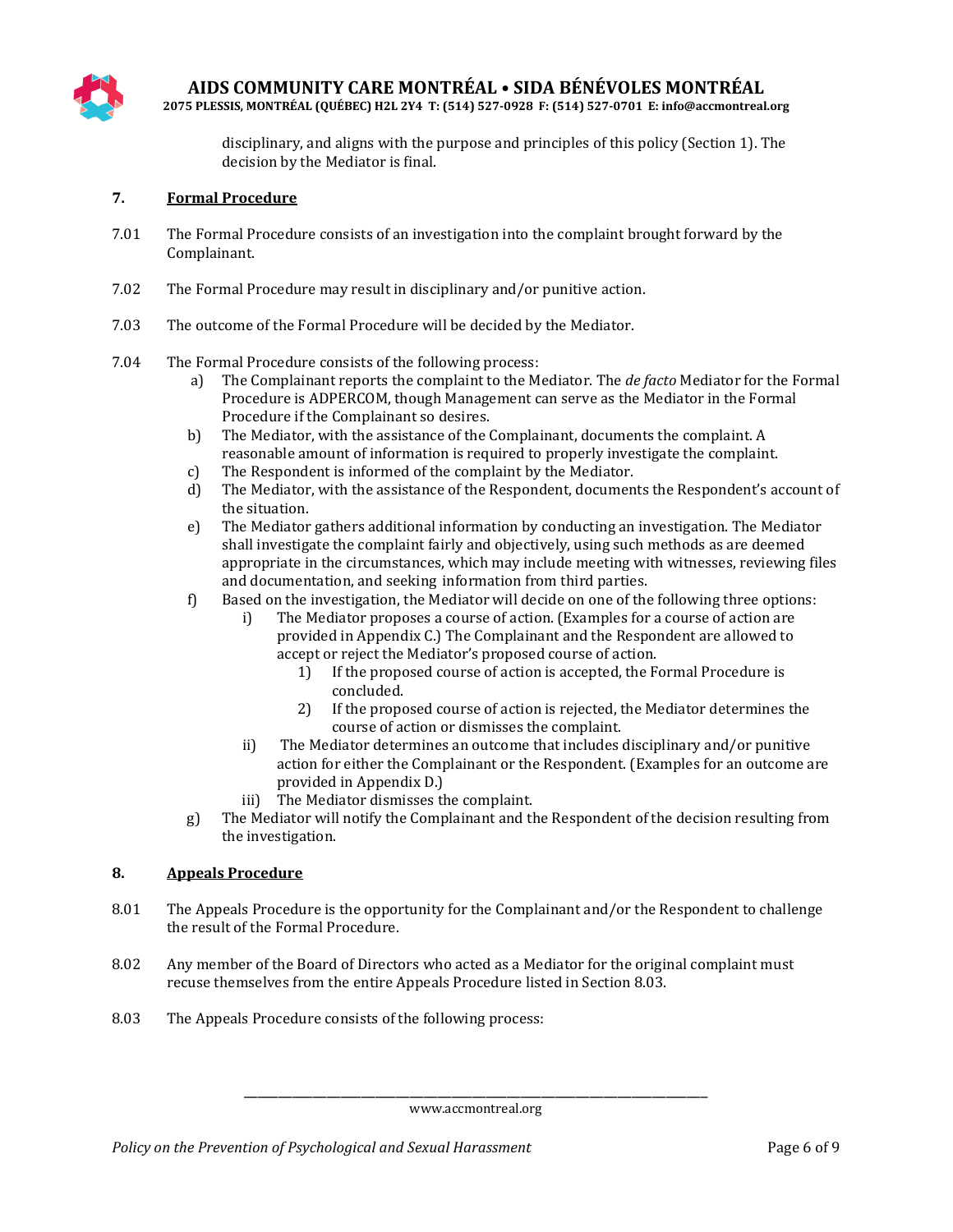

**2075 PLESSIS, MONTRÉAL (QUÉBEC) H2L 2Y4 T: (514) 527-0928 F: (514) 527-0701 E: info@accmontreal.org**

- a) The Complainant and/or the Respondent requests an appeal from the President of the Board of Directors. They may present their appeal in writing and/or request to present their case at a meeting of the Board of Directors.
- b) The Board of Directors will be given all documentation from the investigation of the complaint. Both the Complainant and the Respondent will be notified that the Board has been given access to this documentation.
- c) After hearing the appeal and reviewing the documentation, the Board may choose to reinvestigate the complaint or make a decision with the information available.<br>i) If the Board chooses to re-investigate the complaint, the Board assig
	- If the Board chooses to re-investigate the complaint, the Board assigns a new Mediator who will follow the Formal Procedure (Section 7.04, a-e) and propose a result. The Board reviews the information and the proposed result, and decides the final result of the appeal.
	- ii) If the Board chooses to make a decision with the information available without re-investigating the complaint, the appeal goes to a vote.
- d) The Board votes on the request for appeal. A majority vote of 2/3 of all voting board members is required to overturn the result of the Formal Procedure.<br>i) If the appeal is granted, the President of the Board will decident
	- If the appeal is granted, the President of the Board will decide a new and final outcome.
	- ii) If the appeal is not granted, the original result will be final.

## **9. Privacy**

- 9.01 All communications, processes, and results reached through Informal Procedure or Formal Procedure will be strictly confidential, unless the Complainant and Respondent agree otherwise.
- 9.02 All information related to the complaint, including the names of the Complainant, the Respondent, and others related to the complaint, as well as the details of the complaint, will not be divulged unless deemed necessary for the implementation of administrative and/or disciplinary measures pursuant to the complaint and/or if required by law.

#### **10. Disclaimers**

- 10.01 Laws such as the Quebec Charter of Human Rights and Freedoms, the Civil Code of Quebec, and the Criminal Code of Canada contain provisions or provide potential remedies related to harassment prohibited by law.
- 10.02 This policy and its procedures do not prevent and are not intended to discourage an individual from also reporting sexual violence to the police and pursuing a complaint of sexual violence through the criminal or civil justice system or from pursuing a complaint of sexual harassment with the Commission des normes, de l'équité, de la santé et de la sécurité du travail (CNESST), within two years of the last incident.

#### **APPENDICES**

#### **Appendix A: Documentation Process**

#### **Appendix B: Complaint Document**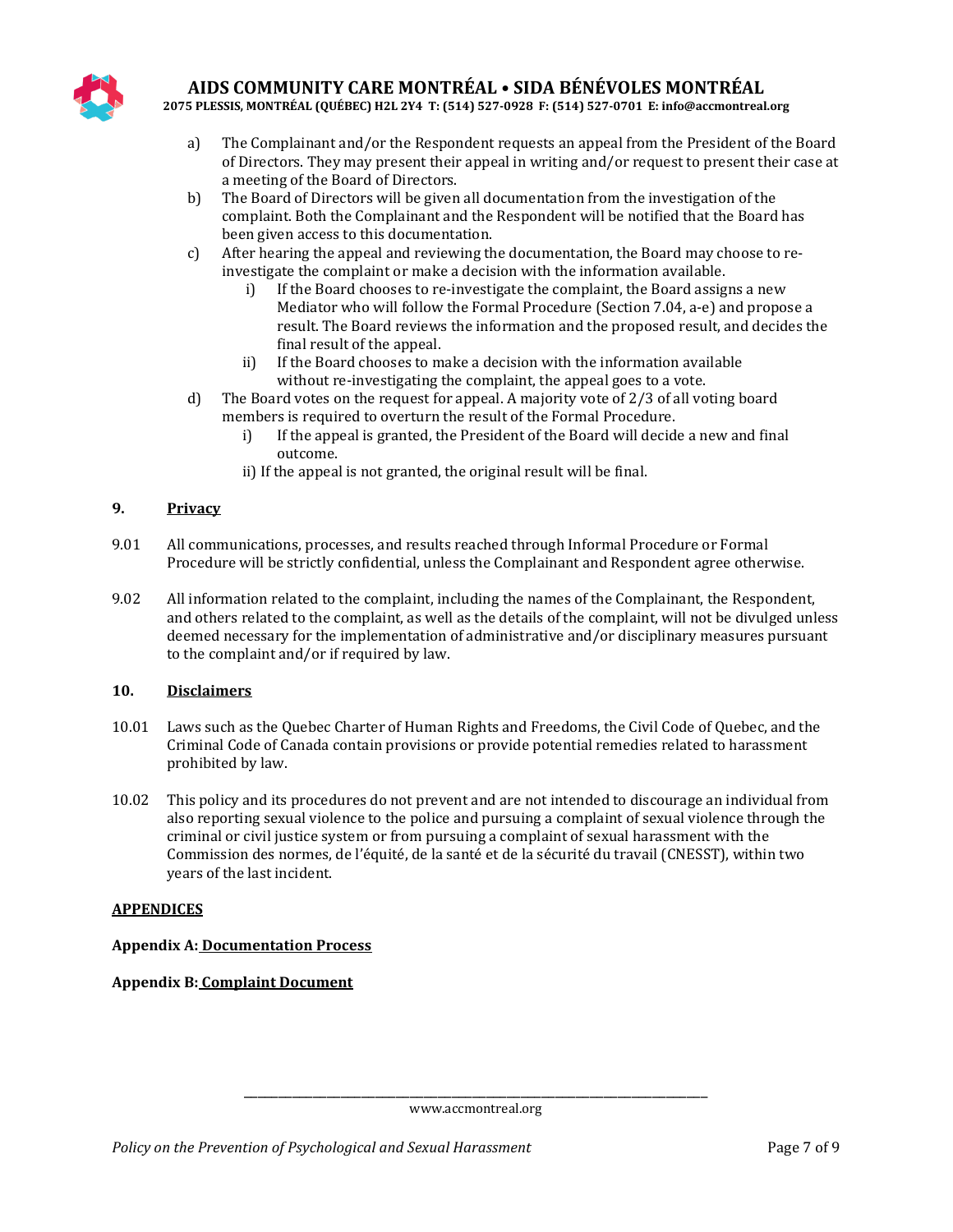

**2075 PLESSIS, MONTRÉAL (QUÉBEC) H2L 2Y4 T: (514) 527-0928 F: (514) 527-0701 E: info@accmontreal.org**

#### **Appendix C: Informal Procedure: Courses of Action**

Examples of courses of action for the Informal Procedure may include, but are not limited to:

- Facilitation: The Complainant may request that a Mediator facilitate a discussion between themselves and the Respondent. In such circumstances, a Mediator would try to reach a resolution between the Complainant and the Respondent by acting as a "go-between." Neither party is required to attend any face-to-face meetings during this process unless they both agree to do so. This facilitated process may result in a written agreement that could include behavioural expectations, agreement to no contact, or an apology.
- A written or verbal apology: The Respondent provides a written or verbal apology to the Complainant wherein the Respondent reflects upon their behaviour, apologizes for their behaviour, and explains how they will change their behaviour in the future.
- Impact statement: The Complainant may decide to communicate to the Respondent about how the Respondent's behaviours, remarks or communications were unwelcome or uncomfortable. The Complainant may choose to communicate their concerns directly or indirectly, verbally or in writing, with the assistance of a Mediator.
- Education: The respondent may agree to participate in education and training related to antiviolence, anti-oppression, and consent.
- Restorative justice: Restorative or transformative justice is an approach used in situations that require a deep understanding of the harm done, the needs of those affected, and the strategies for moving forward as a community and creating lasting change. Using processes such as accountability circles or community conferencing, those who have done harm (e.g., the Respondent) and various stakeholders are actively engaged in understanding what happened, the impact of a harmful situation and hold those who have done harm accountable and responsible not only for their past actions but for shaping the future.

#### **Appendix D: Formal Procedure: Outcomes**

Examples of outcomes for the Formal Procedure:<br>• Restrictions related to accessing building

- Restrictions related to accessing buildings or offices or certain activities
- Mandated educational workshops or counselling
- No communication order between parties
- Letter of behavioural expectations

#### **Appendix E: External Resources**

Given here is a list of resources available to anyone who may have experienced psychological harassment, sexual harassment, and/or sexual violence.

- The Help and Information Center on Sexual Harassment in the Workplace of the Province of Quebec: https://www.gaihst.qc.ca/
- Santé Montréal: https://santemontreal.qc.ca/en/public/support-and-services/sexual-abuse/<br>• Santé Montréal's "Guide d'information à l'intention des victimes d'agression sexuelle:
- Santé Montréal's "Guide d'information à l'intention des victimes d'agression sexuelle: [https://santemontreal.qc.ca/fileadmin/fichiers/population/sante](https://santemontreal.qc.ca/fileadmin/fichiers/population/sante-az/agression_sexuelle/guide2011_fr.pdf)[az/agression\\_sexuelle/guide2011\\_fr.pdf](https://santemontreal.qc.ca/fileadmin/fichiers/population/sante-az/agression_sexuelle/guide2011_fr.pdf)
- Montreal Sexual Assault Centre: http://cvasm.org/en/<br>• Employee Assistance Program (EAP): http://www.hc-s
- Employee Assistance Program (EAP): [http://www.hc-sc.gc.ca/ewh-semt/occup-travail/empl/eap](http://www.hc-sc.gc.ca/ewh-semt/occup-travail/empl/eap-pae-eng.php)[pae-eng.php](http://www.hc-sc.gc.ca/ewh-semt/occup-travail/empl/eap-pae-eng.php)
- Montreal Assault Prevention Centre: <http://www.cpamapc.org/>
- Native Friendship Centre of Montreal (NFCM):<http://nfcm.org/>
- Tel-jeunes[: https://www.teljeunes.com/home](https://www.teljeunes.com/home)<br>• Partage au Masculin: https://partageaumascul
- Partage au Masculin:<https://partageaumasculin.com/>
- SPVM[: https://spvm.qc.ca/en/Fiches/Details/Sexual-Assault](https://spvm.qc.ca/en/Fiches/Details/Sexual-Assault)
- Info Santé 8-1-1[: www.sante.gouv.qc.ca/systeme-sante-en-bref/info-sante-8-1-1](http://www.sante.gouv.qc.ca/systeme-sante-en-bref/info-sante-8-1-1)